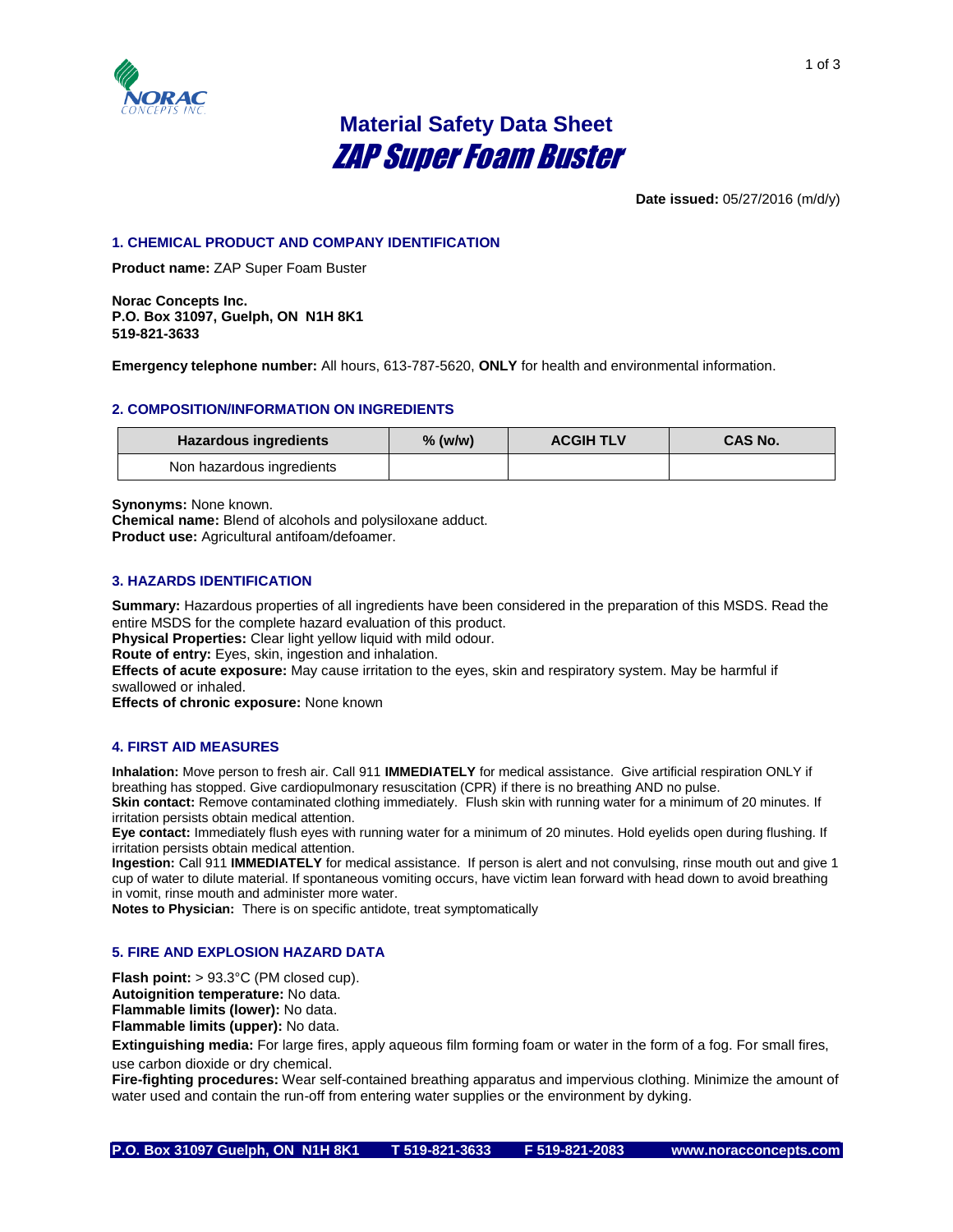**Other fire and explosion hazards:** Thermal decomposition may produce toxic products including carbon dioxide and carbon monoxide.

#### **6. ACCIDENTAL RELEASE MEASURES**

**Personal Precautions:** Wear personal protective equipment as described in Section 8.

**Spills, leaks or releases:** For release to land, stop any further release and spread of contamination and absorb spilled material with a suitable absorbent. Wash hard surfaces with detergent and water, then absorb with suitable absorbent. For release to water, stop any further release and utilize damming and/or water diversion to minimize the spread of contamination. Collect the spilled material, any contaminated soil, water and absorbent, then place in a waste container for proper disposal. Notify applicable government authority if release is reportable or could adversely affect the environment.

**Deactivating chemicals:** None known.

#### **7. HANDLING AND STORAGE INFORMATION**

**Handling procedures:** Use only with adequate ventilation and avoid contact with eyes, skin and clothing. Wear appropriate personal protective equipment. Wash thoroughly after use. If clothing becomes contaminated, wash thoroughly before re-use.

**Storage requirements:** Store in a cool, dry and well-ventilated area. Keep containers closed. Keep out of reach of children and pets.

**Storage temperature:** Do not expose product to temperatures above 40°C.

## **8. EXPOSURE CONTROLS/PERSONAL PROTECTION**

**Eye protection:** Chemical safety goggles when there is potential for eye contact. **Skin protection:** Chemical-resistant gloves and protective clothing should be impervious under conditions of use. **Respiratory protection:** If misting conditions exist, use NIOSH/MSHA-approved respirator. **Other protective equipment:** Eye wash station. **Engineering controls:** Provide local exhaust or ventilation.

#### **9. PHYSICAL AND CHEMICAL PROPERTIES**

**Appearance:** Clear light yellow liquid. **Odour:** Mild odour. **Specific gravity:** 0.97. **Boiling point:** Not determined. **Melting point:** Not determined. **Solubility (water):** Not soluble. **Solubility (other):** No data. **pH:** No data. **% volatile:** Not determined. **Evaporation rate (ether=1):** Not determined. **Vapour pressure (mm Hg at 20°C):** No data. **Vapour density (air=1):** No determined.

# **10. STABILITY AND REACTIVITY DATA**

**Chemical stability:** Stable under normal conditions. **Hazardous polymerization:** Will not occur. **Conditions to avoid:** None known. **Incompatibility with other substances:** Strong oxidizing agents. **Hazardous decomposition products:** Thermal decomposition may produce carbon oxides and possibly irritating gases.

## **11. TOXICOLOGICAL INFORMATION**

**Summary:** May cause irritation to the eyes, skin and respiratory system. Harmful if swallowed or inhaled.

**Inhalation:** Mists and vapours may cause irritation to the respiratory tract.